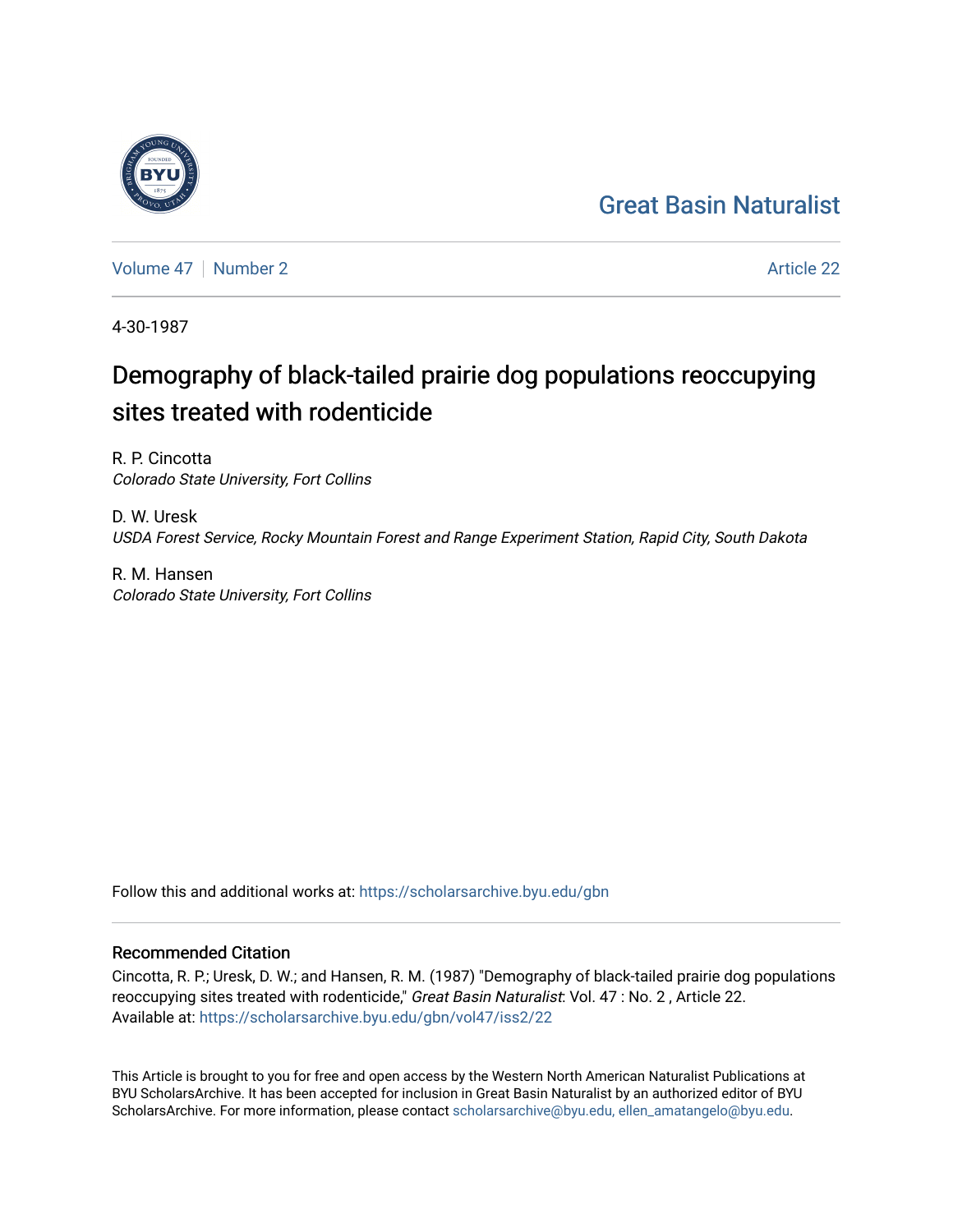#### DEMOGRAPHY OF BLACK-TAILED PRAIRIE DOG POPULATIONS REOCCUPYING SITES TREATED WITH RODENTICIDE

R. P. Cincotta<sup>t.2</sup>, D. W. Uresk<sup>3</sup>, and R. M. Hansen<sup>1</sup>

ABSTRACT.—A rodenticide, zinc phosphide, was applied to remove black-tailed prairie dogs (Cynomys ludovicianus) from 6 ha of a prairie dog colony in southwestern South Dakota. Another adjacent 6 ha was left untreated. The removal experiment was repeated two consecutive years. Contingency table analysis showed that the resultant population was not homogeneous; age classes by sex of the immigrant and resident subpopulations were different  $(P < 0.01)$ . The ratio of adult females to yearling females was greater among immigrants than among residents  $(P < 0.03)$ . Female immigrants did not produce young in the treated zone during the year of their arrival. Fewer of these females displayed distended nipples than expected  $(P < 0.01)$ , indicating that these immigrants did not reproduce during the reproductive season immediately preceding dispersal and suggesting that failure to reproduce may have stimulated dispersal.

The black-tailed prairie dog  $(Cynomys lu$ dovicianus) is a herbivorous, social ground squirrel that is native to the Great Plains of North America. Black-tailed prairie dogs live in colonies known as prairie dog towns. Within these colonies, prairie dogs dig bur rows and alter the composition of the vegetation (Koford 1958, Coppocketal. 1983). Large populations of black-tailed prairie dogs presently exist within the boundaries of Badlands National Park, South Dakota.

During the 10 years prior to this study, prairie dog towns had expanded in the park and on other federal, state, and private range land and farmland (Schenbeck 1982). Managers of parks and refuges sought to reduce the black-tailed prairie dog populations by applying rodenticides to diminish conflicts with rangeland users beyond their boundaries. However, this practice has not always been cost-effective (Collins et al. 1984). The rapid invasion of treated colonies by other immigrating prairie dogs is a major cause of failure of prairie dog control. If a source of immigrants is present, black-tailed prairie dogs can regain their initial population numbers within <sup>1</sup> to 3 years following the application of rodenticide to the town  $(\hat{K}n$ owles 1985). Elimination of immigrant individuals that take up residence in vacant bur rows of the treated colony must be accomplished before control programs can be successful. Information is needed that can

identify the origin, demography, and behavior of prairie dogs that reinhabit a colony after application of rodenticides. Our study focused on the demography of immigrant populations of black-tailed prairie dogs that formed after rodenticide treatment of the original population. The objective in this study was to deter mine differences in sex and age-class distributions between resident and immigrant populations.

#### Study Area and Methods

The study was conducted during three summer field seasons from 1981 to 1983 on <sup>a</sup> colony northwest of the edge of the Robert's prairie dog town in Badlands National Park, southwestern South Dakota. The area re ceived approximately 40 cm of precipitation annually, most of which fell between early April and mid-July during intense, patchy thunderstorms. The mean temperature was 10 C, ranging from  $-5$  C in January to 26 C in July.

Soils in the study area were deep, sandyloam sediments interspersed with thin layers of sand and gravel from former stream beds. Topography of the area was gently rolling, mixed-grass prairie. Dominant plant species western wheatgrass (Agropyron smithii), buffalograss (Buchloe dactuloides), needle-and-thread grass (Stipa comata), blue grama (Bouteloua gracilis), Patagonia Indian-

<sup>&</sup>lt;sup>1</sup> Range Science Department, Colorado State University, Fort Collins, Colorado 80523.

<sup>&</sup>quot;Present address: Department of Anthropology. State University of New York at Binghamton. Binghamton, New York 13901

<sup>&</sup>lt;sup>3</sup>USDA-Forest Service, Rocky Mountain Forest and Range Experiment Station, Rapid City, South Dakota 57701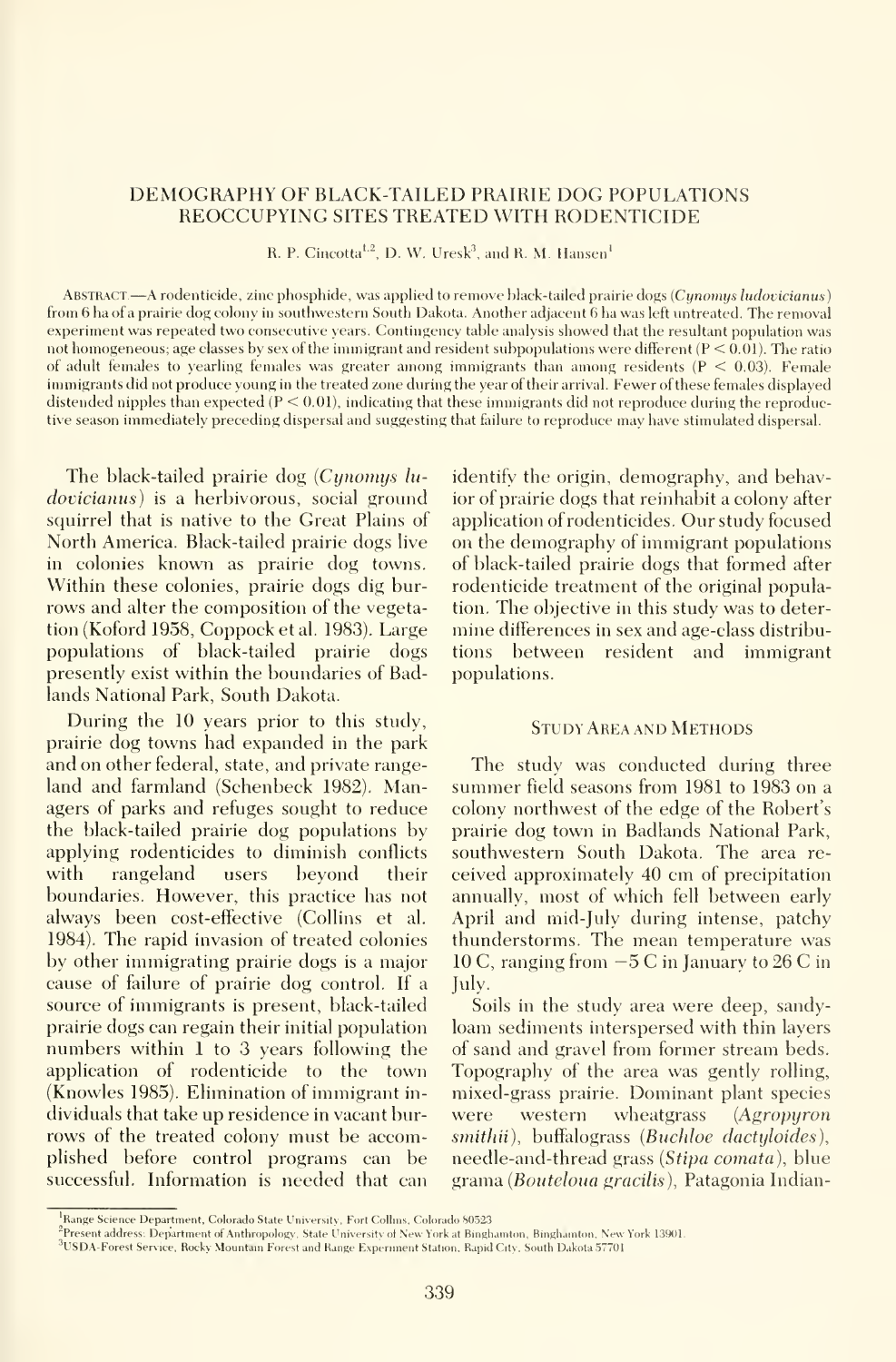wheat (Plantago patagonica), and prostrate vervain (Verbena bracteata).

A 12-ha segment of the colony that bordered uncolonized grassland was used. The northern 6 ha of the site was chosen for rodenticide treatment; the remaining 6 ha was left untreated. Since black-tailed prairie dogs are highly territorial, rarely leaving the boundaries of their territories to forage (King 1955), the treated and untreated zones were purposefully set out adjacently to determine if individuals from the untreated half would abandon their territories to occupy the nearby vacant burrows or expand their territories into the treated side of the colony. We trapped the population on this site before beginning treat ment to determine the original demography of the resident colony and to test for heterogeneity of the population due only to the loca tion of the zones proposed to be treated or left untreated. Rodenticide (2% zinc phosphide coated grain) was applied to the treated 6 ha after pretreatment grain was applied according to published recommendations (Tietjan 1976). Rodenticide was placed on all burrow mounds during the last week of August 1981 and 1982. The control site was left untreated. Thus, population samples of prairie dogs in the treated zone in both 1982 and 1983 were newly arrived immigrants, while a continuous population of residents was concurrently monitored in the untreated zone.

All prairie dogs were trapped and marked during the first week in June and third week in August <sup>1982</sup> and 1983. We trapped in two sessions to avoid missing individuals that were difficult to trap or had not yet immigrated. Prairie dogs were trapped using 52 Tomahawk 32-inch live-traps (no. 206) baited with commercial sweet chop, a molasses-coated mixture of cracked corn, rolled barley, and rolled oats. All animals were toe-clipped for identifi cation and then released. Prairie dogs were classed as adults  $(> 1 \text{ yr})$ , vearlings, or juveniles, based upon their condition, size, weight, and previous record of capture.

We addressed differences between immigrants and residents with the null hypothesis that the resulting population was demographically undisturbed by treatment and immigration; we expected the population to be homogeneous. Observed sex ratios, the distri bution of age classes by sex, and adult to yearling ratios by sex of the newly arrived immi-

grant subpopulation were tested against the distribution of the untreated, continuously growing subpopulation in contingency tables with fixed-row and column values. Expected cell frequencies were generated and assumed to be the expected discrete distribution for test of population homogeneity using the chi square statistic ( $\alpha = 0.05$ ). An analysis was performed separately for 1982 and 1983 observed populations. The chi-square statistic was used, as well, to determine significance of a posteriori differences observed between the immigrants and residents.

Though an intensive effort was mounted to trap all individuals by selectively situating traps, it became obvious that some animals were not captured. We assumed that this un trapped portion of the population was small and not confined to any particular age class or sex. We also assumed that marking and trapping of the animals did not influence their dispersal behavior.

#### Results and Discussion

Before zinc phosphide was applied, a total of 76 individuals were captured during sum mer 1981 (Table 1) in the zone reserved for future rodenticide treatment. Only 55 prairie dogs were captured during the same period in the adjacent part of the colony, which would remain untreated. This population was statis tically homogeneous, though there were noteworthy differences between the spatially segregated subpopulations that were not statistically significant at the chosen alphalevel. The population sex ratio in the future treated zone was 1.30:1, and that observed in the future untreated zone was  $0.72:1 \text{ (X}^2 =$ 2.78, 1 d.f.,  $P = 0.10$ ). The juvenile sex ratio (male:female) in the future treated zone was 1.63:1, and that observed in the future untreated zone was  $0.82:1 (X^2 = 2.59, 1 d.f., P =$ 0.11). The pretreatment age classes by sex distributions for the zonal subpopulations were not statistically different  $(X^2 = 4.00, 5)$ d.f.,  $P = 0.54$ , although the number of animals on the treatment site was substantially greater than on the untreated. Application of zinc phosphide in 1981 eliminated 98.7% of the marked prairie dogs in the treatment site and 100% in 1982.

The distribution of animals into categories by age class and sex (Table 2) showed the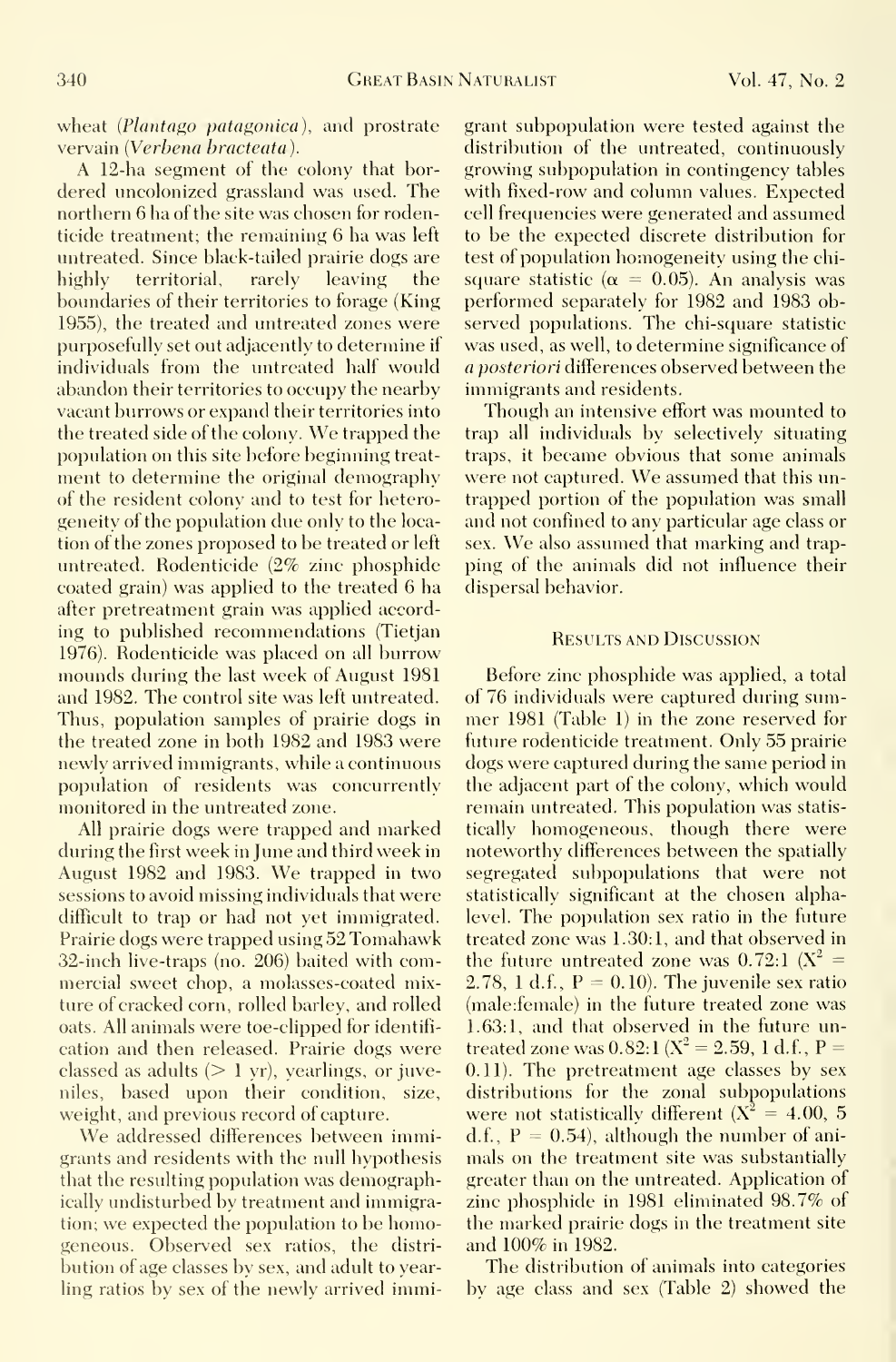|                  | Pretreatment populations (1981):<br>Future treated zone |                |       | Future untreated zone |                    |       |  |
|------------------|---------------------------------------------------------|----------------|-------|-----------------------|--------------------|-------|--|
| Age class        | Males                                                   | <b>Females</b> | Total | Males                 | Females            | Total |  |
| <b>Adults</b>    |                                                         |                |       |                       |                    |       |  |
| Yearlings        |                                                         |                |       |                       |                    |       |  |
| <b>Iuveniles</b> |                                                         |                |       |                       | ാറ<br><b>COLOR</b> |       |  |
|                  |                                                         |                |       |                       |                    |       |  |

TABLE 1. Age-class distribution by sex of pretreatment black-tailed prairie dog subpopulations.

TABLE 2. Age-class distribution by sex of posttreatment black-tailed prairie dog subpopulations.

|                         |                | Posttreatment populations (June-August 1982 and 1983):<br>Immigrants |       | Residents |                |       |  |
|-------------------------|----------------|----------------------------------------------------------------------|-------|-----------|----------------|-------|--|
| Age class               | Males          | Females                                                              | Total | Males     | Females        | Total |  |
| 1982:                   |                |                                                                      |       |           |                |       |  |
| <b>Adults</b>           | $\overline{5}$ | $\mathcal{D}$                                                        |       | 6         | $\overline{1}$ | 17    |  |
| <b>Yearlings</b>        | $_{\rm 8}$     |                                                                      | 19    | 3         |                |       |  |
| <i><u>Inveniles</u></i> |                | $\left( \right)$                                                     |       | 20        | 15             | 35    |  |
|                         | 13             | 13                                                                   | 26    | 29        | 30             | 59    |  |
| 1983:                   |                |                                                                      |       |           |                |       |  |
| <b>Adults</b>           | 3              | $\overline{2}$                                                       | 5     | 5         | 13             | 18    |  |
| <b>Yearlings</b>        |                | 6                                                                    | 14    |           | 5              |       |  |
| Juveniles               |                | $\theta$                                                             |       | 22        | 20             | 42    |  |
|                         | 11             | S                                                                    | 19    | 30        | 38             | 68    |  |

resultant population was not homogeneous during either posttreatment year (1982:  $X^2 =$ 40.09, 5 d.f.,  $P \le 0.01$ ; 1983:  $X^2 = 37.10$ , 5 d.f.,  $P < 0.01$ ). There were more vearling females and vearling males than expected on treated sites. Garrett and Franklin (1982) reported a high percentage of vearling males  $(91\%)$  in the male intercolony immigrant population in Wind Cave National Park, South Dakota. However, their study of intercolony dispersal showed that 57% of the female prairie dogs captured were adults (Garrett and Franklin identified two-vear-olds, and  $>$ two-vear-olds), which differed strongly from our findings; only 15% were adults during 1982, 25% during 1983. It should be noted that, while Garrett and Franklin studied only long-distance intercolony dispersal of blacktailed prairie dogs, both intracolony immigration and short-distance intercolony dispersal were possible from two nearby colonies (Robert's and Hocking's dog towns). Of 64 immigrants captured in two years, only 5 previously marked immigrants (3 males, 2 females) were caught: 4 came from the adiacent untreated site (2 males, 2 females), and 1 male arrived from Hocking's dog town, less than 1 km from the edge of the study colony.

There was no observed reproductive success during either 1982 or 1983 among the newly established populations of prairie dogs on the treated site. This suggests that female black-tailed prairie dogs disperse after the mating season and do not bear young during their first year in a newly established territory. If this observation can be generalized to other populations, reports of females with juveniles directly following a control effort clearly indicate a failure to eliminate animals rather than the immigration of other prairie dogs.

Nonlactating females accounted for a greater proportion of the immigrant female subpopulation than expected  $(1982: X^2)$ 18.16, 1 d.f.,  $P < 0.01$ , 1983:  $X^2 = 12.86$ , 1  $d.f., P < 0.01$ . Nonlactating females made up  $100\%$  (13/13) of the female immigrants in 1982 and 75% (6/8) in 1983. Nonlactating females on the control site made up only  $11\%$  (1/9) of the potentially reproductive population in 1982 and were not observed  $(0/12)$  in 1983. Because the majority of black-tailed prairie dogs in South Dakota are known to disperse between May and the early part of July (Garrett and Franklin 1982), well after their breeding season, dispersal in these individuals may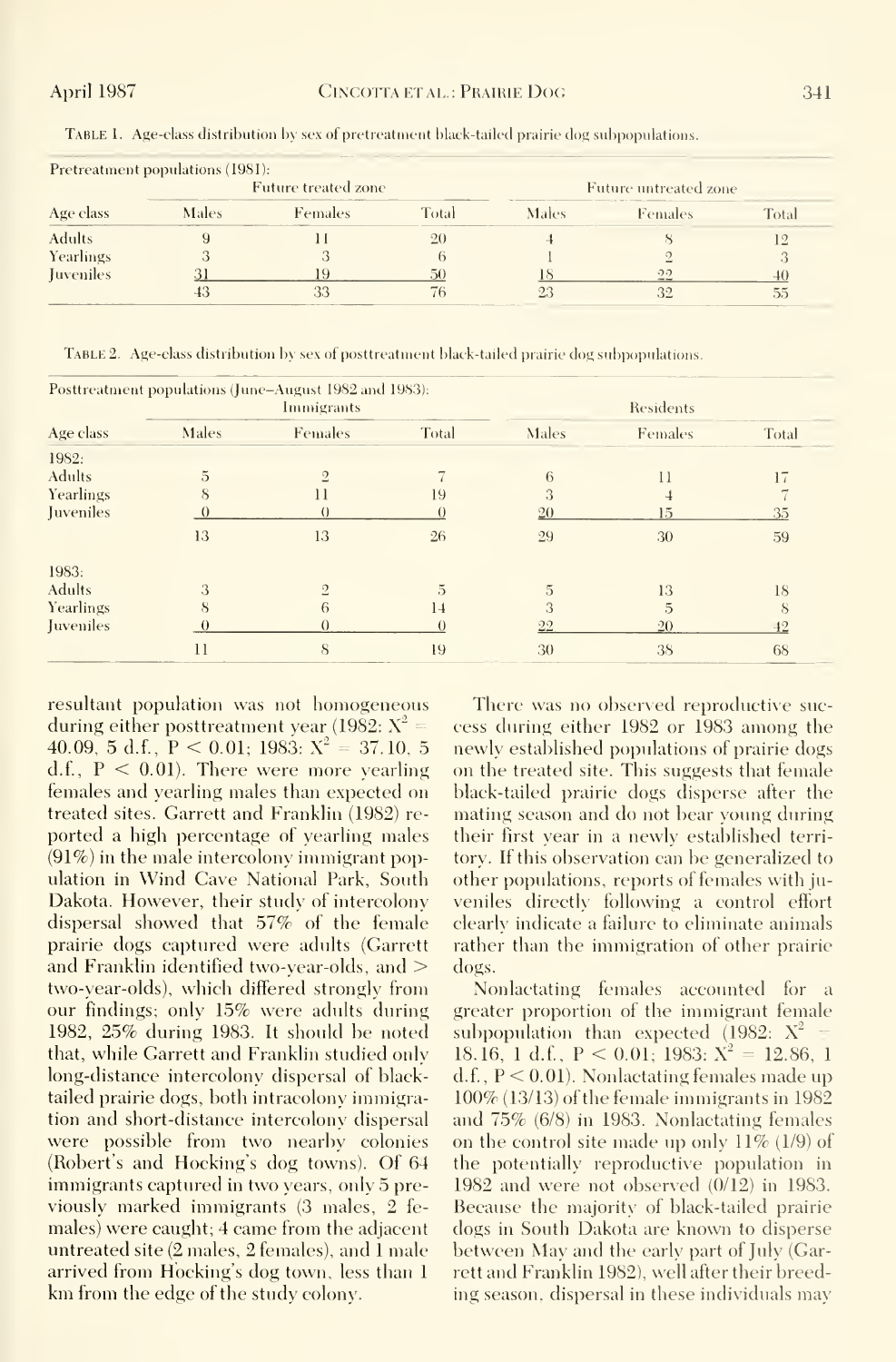|                                  | 1982      |          |                   | 1983      |          |                   |  |
|----------------------------------|-----------|----------|-------------------|-----------|----------|-------------------|--|
| Demographic ratios $(x:1)$       | Immigrant | Resident | P                 | Immigrant | Resident |                   |  |
| Population sex ratio             | 1.00      | 0.97     | 0.94              | 1.38      | 0.79     | 0.29              |  |
| Adult sex ratio                  | 2.50      | 0.55     | 0.11 <sup>A</sup> | 1.50      | 0.38     | 0.18 <sup>A</sup> |  |
| Yearling sex ratio               | 0.73      | 0.75     | 0.97              | 1.33      | 0.60     | 0.38              |  |
| Juvenile sex ratio               | в         | 1.33     | $\bf{B}$          | в.        | 1.10     | B                 |  |
| Adult males: yearling males      | 0.63      | 2.00     | 0.19 <sup>A</sup> | 0.38      | 1.70     | $0.12^{A}$        |  |
| Adult females: yearling females- | 0.18      | 2.75     | < 0.01            | 0.33      | 2.60     | 0.02              |  |

TABLE 3. Demographic ratios of prairie dogs during repeated trials on a colony where one side of the colony was treated with rodenticide (2% zinc phosphide) and a similar-sized zone was untreated. Prairie dogs in treated zones were first-year immigrants in both trials. Ratios were considered different at the  $P < 0.05 (2 \times 2$  contingency table,  $X^2$ , 1 d.f.).

<sup>A</sup>Non-significant P-value may be result of small sample size

<sup>B</sup>No juveniles captured in treated site.

have been stimulated by their failure to reproduce. King (1955) reported that females immigrated after weaning juveniles, leaving territories to their young. This may be the case for some females, especially older individuals that are among populations of dispersers. However, Hoogland (1985) has demonstrated that the success of reproductive efforts of female prairie dogs may ultimately hinge upon defending nestling offspring from infanticidal females within the territory.

Two vearling females, captured within 25 m of each other as juveniles during August 1981 within the untreated zone, were recaptured as immigrants to the treated zone in June 1982. Both traveled over 400 m to their newly acquired territories. Both females showed no signs of having lactated during that season. By August 1982 one female had returned to her untreated natal territory. A similar instance of a returning immigrant was observed by Garrett (1982). In our study this same female again immigrated into the treated area in 1983. At the time of her second immigration, she showed signs of previous lactation.

Immigrants formed a transient subpopulation. In 1982 only  $54\%$  (14/26) of the immigrants were captured during both trapping sessions, compared to 73% (43/59) of the residents ( $X^2 = 2.96$ , 1 d.f., P = 0.09). Again in 1983 fewer immigrants, 47% (9/19), were captured in both sessions than were untreated animals, 68% (46/68), though the immigrant distribution was not significantly different from the expected  $(X^2 = 2.63, 1 \text{ d.f., } P =$  $(0.11)$ . King  $(1955)$  also reported that during colony expansion newly established territories were occupied by highly unstable populations where many different adults were trapped over a short period of time.

The study adds to the evidence that marked demographic differences exist between resident, undisturbed black-tailed prairie dog populations and those of immigrants. We observed that nonreproductive females comprised a large proportion of the female immigrants each year. During our study female immigrants did not produce young in their new territories during the year in which they dispersed. Also, immigrants who seem to have settled into burrows are likely to "disappear" at a greater rate than expected. Clearly, the complexity in the nature of prairie dog dispersal is just one more factor that indicates the need for careful, intensive management of colonies in parks, refuges, and on grazed public land.

#### **ACKNOWLEDGMENTS**

This study was sponsored by a research grant from the National Park Service (Contract No. CX1200-1-B035) and logistic support from the U.S. Forest Service Forest and Range Experiment Station at Rapid City, South Dakota. We wish to thank Superintendent Gil Blinn, Chief Ranger Llovd Kortie, District Ranger Mike Glass, and the rest of the staff of Badlands National Park for their assistance during the study. We also thank the U.S. Forest Service technical staff for their assistance. Dale Madison and Mike Little were kind enough to lend their comments on technical aspects and style.

#### **LITERATURE CITED**

COLLINS, A. R. J. P. WORKMAN, AND D. W. URESK. 1984. An economic analysis of black-tailed prairie dog (Cunomus ludovicianus) control. J. Range Manage. 37: 358-361.